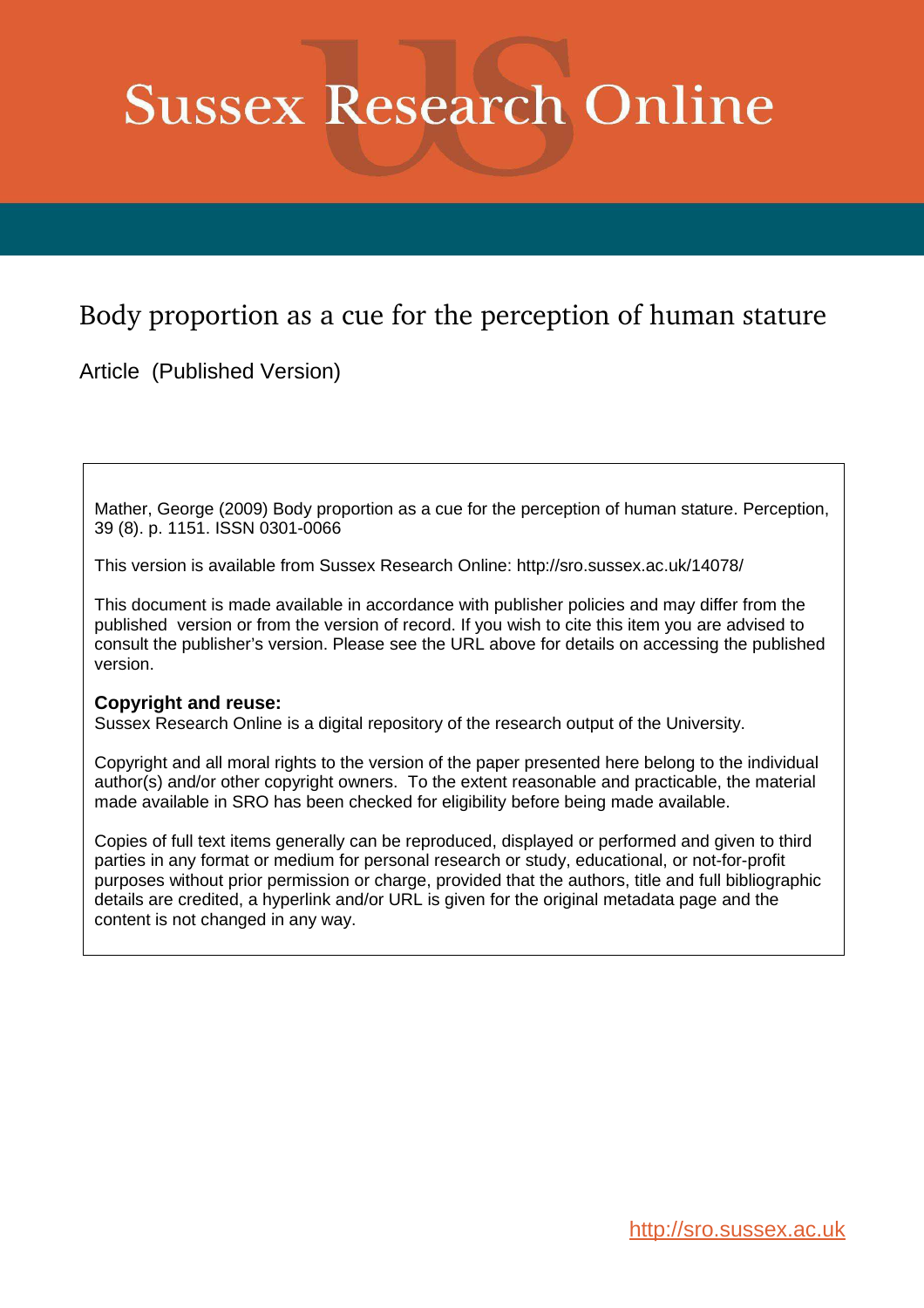## Applied Vision Association Easter Meeting Liverpool Hope University, Liverpool, UK 29 March 2010

## ABSTRACTS

#### ^ How the brain makes the world appear stable

1 Bruce Bridgeman (Department of Psychology, University of California, Santa Cruz, USA; e-mail: bruceb@ucsc.edu)

All visual information arrives in the brain through the retinas, whose images are displaced with each eye movement, yet we perceive a stable visual world. How does the brain accomplish the stabilisation? Information about eye position comes from efference copy (a copy of the innervation to the muscles that move the eye) and from proprioception (in those muscles). Together these extraretinal signals indicate the position of the eye. By pressing on the eyelid of a viewing eye, the extraocular muscles can be activated to maintain a steady gaze position without rotation of the eye. This procedure decouples efference copy from gaze position, making it possible to measure the gain of the extraretinal signals. The gain is less than 1, leading to the conclusion that humans underestimate the deviations of their own eyes and that extraretinal signals cannot be the mechanisms underlying the perception that the world remains stable despite eye movements. The under-registration of eye deviation accounts quantitatively for a previously unexplained illusion of visual direction. Extraretinal signals are used in static conditions, especially for controlling motor behaviour. The role of extraretinal signals during a saccade, if any, is not to compensate the previous retinal position but to destroy it. Then perception can begin with a clean slate during the next fixation interval. Newer theories account for space constancy with current information only, not compensating for the effects of eye movements.

#### ScanMatch: A novel method for comparing saccade sequences

 $\overline{2}$ Filipe Cristino, Sebastiaan Mathôt§, Jan Theeuwes§, Iain Gilchrist (Department of Experimental Psychology, University of Bristol; e-mail: f.cristino@bristol.ac.uk; i.d.gilchrist@bristol.ac.uk; § Vrije Universiteit, Amsterdam; e-mail: s.mathot@psy.vu.nl; j.theeuwes@psy.vu.nl)

A significant challenge in eye-movement research is to quantitatively compare different sequences of eye movements. In such a comparison fixation location, fixation duration and fixation order are all important dimensions in determining how similar two sequences of eye movements are. Previous methods of comparing sequences of eye movements have tended to focus exclusively on one or other of these dimensions. We present a novel approach to compare saccade sequences based on a global DNA alignment method (Needleman – Wunsch algorithm). In the proposed method, the saccade sequence is spatially and temporally binning to create a chain of letters. This allows us to take into account not only the locations of the fixations, but also the fixation time and order. The comparison of two saccade sequences is made by maximising the similarity score computed from a substitution matrix (providing the score for a letter-pair substitution) and a penalty gap. The substitution matrix provides a meaningful link between each region of interest. This link could be distance, but could also be encoded in any dimension including perceptual or semantic space. We show, by using synthetic and behavioural data, the benefits of this method over other existing methods.

#### The influence of scene-viewing task on facilitation and inhibition of return

3 Tim Smith (School of Psychology, University of Edinburgh; e-mail: tim.smith@ed.ac.uk) Inhibition of return (IOR) is a difficulty in returning attention to recently attended locations and is widely believed to affect the probability of returning gaze in all tasks requiring serial inspection of a scene (Klein and MacInnes, 1999 *Psychological Science* 10 346 - 352). However, a recent study has suggested that IOR may only delay return saccades when a scene is searched, not memorised or judged for preference (Dodd et al, 2009 *Psychological Science* 20 333 – 339). In the present study we investigated whether the delay experienced by return saccades (temporal IOR) and the probability of returning to the previous and penultimate fixation locations (1-back and 2-back; spatial IOR) changed with viewing task: scene memorisation, preference judgment, and object search. Analysis of fixation durations indicated that temporal IOR is present across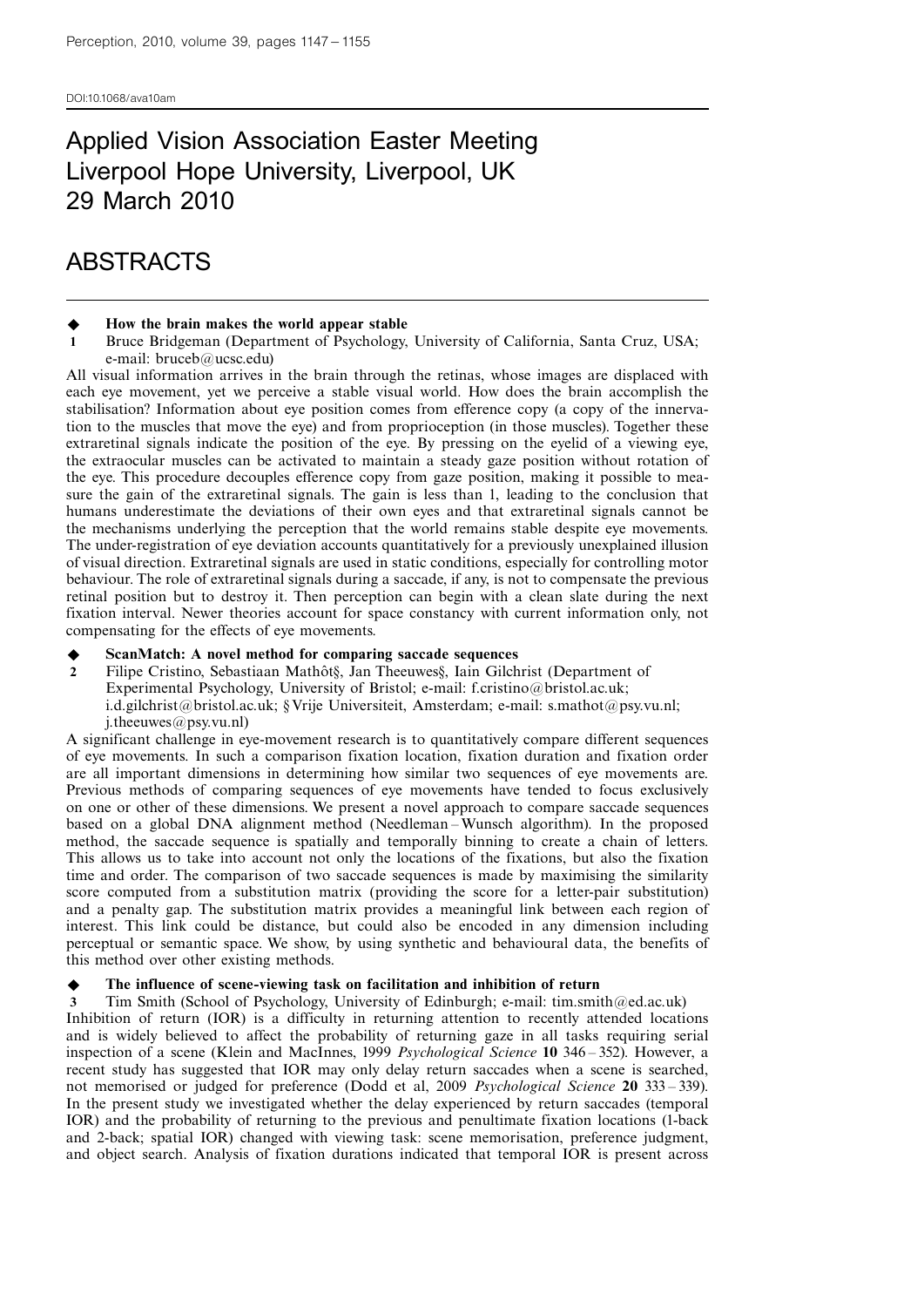all tasks but only affects saccades to the 1-back location, confirming our previous results (Smith and Henderson, 2009 Visual Cognition 17 1083 - 1108). IOR did not affect the likelihood of return saccades (spatial IOR) which occur as often as forward saccades in memorisation and preference and more often during search. Our results indicate that temporal IOR is independent of task but does not affect the probability of return. During all scene viewing tasks, the probability of returning gaze to a recently attended location is greater than at control locations, suggesting that facilitation of return may characterise the distribution of gaze during scene viewing better than IOR.

- Statistical learning facilitates effective gaze allocation
- 4 Casimir Ludwig, Simon Farrell, Lucy Ellis, Tom Hardwicke, Iain Gilchrist (Department of Experimental Psychology, University of Bristol; e-mail: c.ludwig@bristol.ac.uk; simon.farrell@bristol.ac.uk; pslae@bristol.ac.uk; tom.hardwicke@bristol.ac.uk; i.d.gilchrist@bristol.ac.uk)

Inhibition of (saccadic) return is often considered adaptive through implicit appeal to the temporal statistics of the visual world. Previous work has shown that in sequences of saccadic eye movements the inhibitory effect is highly flexible, and adjusts to the likelihood of return locations becoming behaviourally relevant. We examined how observers learn and keep track of these statistics. We distinguish two learning mechanisms: a local mechanism that keeps track of recent instances to prime current behaviour and a contextual mechanism that associates certain features of the environment with its statistical properties. Participants generated sequences of two saccades and we varied the probability that the second saccade was directed back to the previously fixated location from low (0.17) to high (0.50). In some conditions, the contingency was signalled by a contextual cue (the shape of the saccade trigger). Learning occurred in the absence of contextual signals, but also occurred when the different contingencies were randomly intermixed so that a local, sequential mechanism cannot be responsible for adaptation. The mapping between cues and statistics is acquired rapidly. We suggest that contextual cues are used to generate hypotheses about the statistical properties of the temporally local environment. Our results indicate that a context-selective tracking mechanism provides the data to test these hypotheses.

#### Yarbus and eve movement research

5 Benjamin W Tatler, Nicholas J Wade, Hoi Kwan, John M Findlay½, Boris M Velichkovsky# (School of Psychology University of Dundee; e-mail: b.w.tatler@dundee.ac.uk; n.j.wade@dundee.ac.uk; h.y.j.kwan@dundee.ac.uk; ½ Department of Psychology, University of Durham; e-mail: j.m.findlay@durham.ac.uk; # Institute of Cognitive Studies, Kurchatov Research Centre, Moscow; e-mail: velich@psychologie.tu-dresden.de)

Yarbus's classic monograph, translated into English as Eye Movements and Vision in 1967, has profoundly influenced the direction of eye-movement research. Interest in his book has been rather different from that which Yarbus may himself have predicted. The emphasis in the book was very much placed upon stabilised retinal images and technical solutions for achieving and studying this. However, it is the later chapters of the book, concerning cognitive influences on scanning patterns, that have provided the lasting legacy of Yarbus's work. Despite Yarbus being amongst the most cited eye-movement researchers, the published material in English concerning Yarbus's life is scant. We present some new details about Yarbus's life and the impact of his research on contemporary approaches in the field. We also present findings from a study in which participants were asked to view a portrait of Yarbus under different instruction conditions. This homage to Yarbus broadly supports the results reported in the final chapter of Eye Movements and Vision.

- Human monochromatic light discrimination explained by optimal signal decoding
- 6 Li Zhaoping, Keith May (Department of Computer Science, University College London; e-mail: z.li@ucl.ac.uk; keith@keithmay.org)

Why does the minimum wavelength difference for humans to discriminate two monochromatic inputs (which could differ in input intensity) depend on the wavelength in a particular way, dipping near wavelengths 490 and 590 nm but rising steeply beyond 630 nm (Pokorny and Smith, 1970 Journal of the Optical Society of America 69 562 – 569)? We propose a computational explanation by maximum-likelihood decoding of the light's colour from the cone absorptions. The wavelength tuning curves of the three cone types reflect their average absorptions for any monochromatic input. However, owing to Poisson noise in the cones, the actual absorptions will deviate stochastically from the respective averages. The brain could decode the best estimates of the input wavelength and intensity responsible, and the noise-induced uncertainty about these estimates. Computationally [Dayan and Abbott, 2001 Theoretical Neuroscience: Computational and Mathematical Modeling of Neural Systems (Cambridge, MA: MIT Press)], these best estimates and their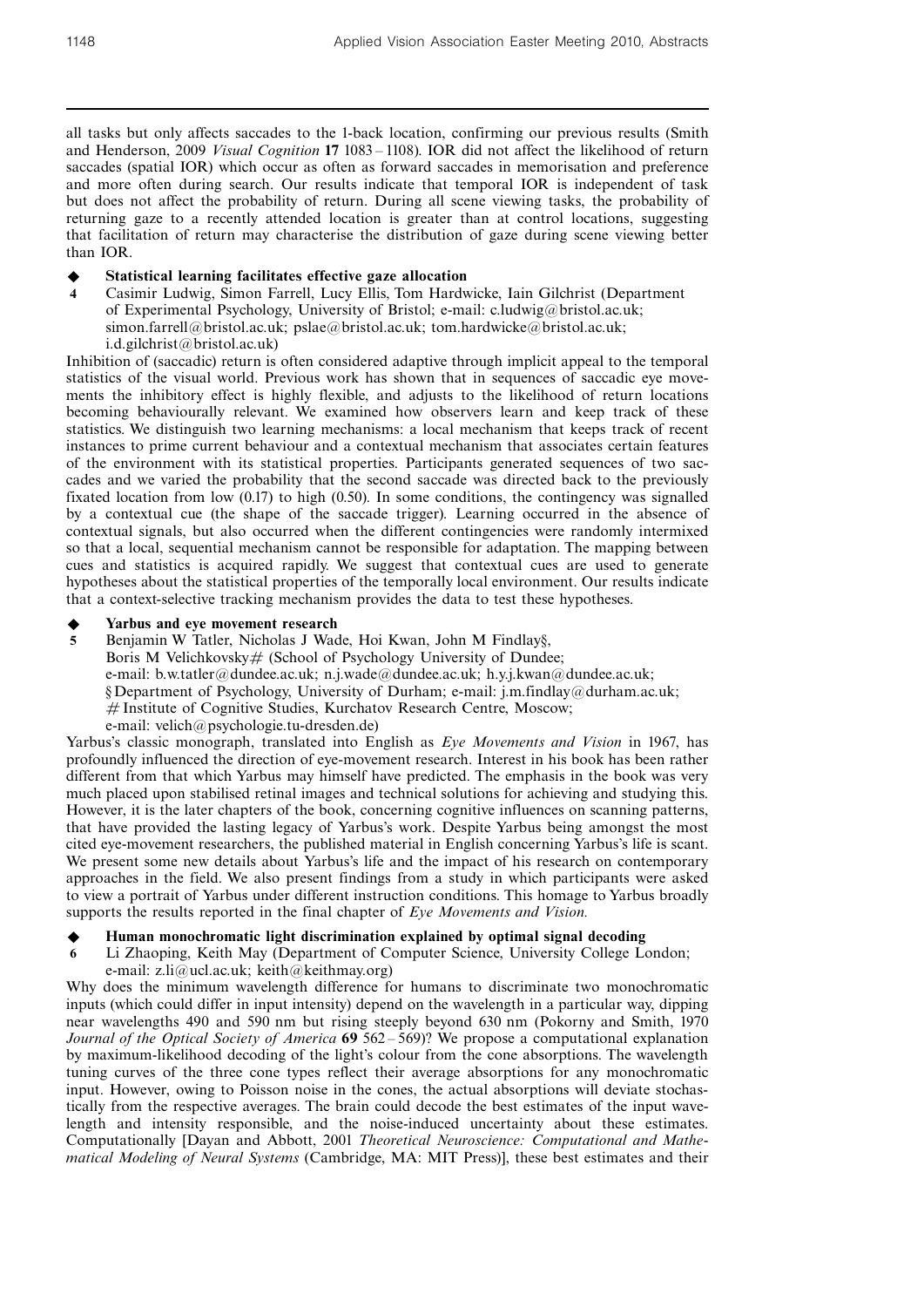uncertainties correspond to the peak location and the spread, in the input wavelength and intensity, of the conditional probability of the absorptions for the input. Experimentally, peak and spread should correspond to the perceived monochromatic input and the input discrimination threshold. We apply the computational decoding scheme to a wavelength discrimination procedure when subjects adjust the input wavelength and intensity of a comparison input field to match a standard monochromatic input field, and find a good agreement between the computationally predicted and experimentally observed wavelength discrimination thresholds as a function of the wavelength. Our findings suggest that retinal and cortical processes for colour decoding are optimal.

- ^ Binocular integration in human vision adapts quickly to maximize coding efficiency
- 7 Keith May, Li Zhaoping, Paul Hibbard§ (Department of Computer Science, University College London; e-mail: keith@keithmay.org; z.li@cs.ucl.ac.uk; ½ School of Psychology, University of St Andrews; e-mail: pbh2@st-andrews.ac.uk)

The two eyes typically receive correlated inputs, from which one can derive the two decorrelated input channels: binocular summation,  $S<sub>+</sub>$ , and binocular difference,  $S<sub>-</sub>$ .  $S<sub>+</sub>$  has greater power than S- in natural scenes, and the opposite occurs when the inputs to the two eyes are anticorrelated. To represent the input most efficiently, ie to maximise the information transmitted for a given energy budget, the visual system gives a higher gain to the weaker of the two decorrelated channels when the signal-to-noise ratio (SNR) is high [eg at low spatial frequencies (SFs), due to the  $1/f$  spectrum], and gives a lower gain to the weaker channel when the SNR is low (eg at high SFs) to minimise energy wasted in transmitting noise (Li and Atick, 1994 Network 5 157 – 174). The gains are predicted to adapt to the interocular correlation. We assessed the relative gains to  $S<sub>+</sub>$  and  $S<sub>-</sub>$  channels from observers' motion direction judgments using a cyclopean motion stimulus (Shadlen and Carney, 1986 Science 232 95 - 97; Hayashi et al, 2007 Journal of Vision 7(8):7, 1 – 10) in which the S + signal had motion in the opposite direction to both S – and the monocular signals. As predicted, at low SFs, the ratio of  $S$  + to  $S$  - gain was lower after adapting observers to positive ocular correlations (when both eyes saw identical natural images) than after adapting to anticorrelated ocular inputs (when one eye saw the photonegative of the other eye's input). The opposite occurred for high SFs. Adaptation occurred within a few seconds.

#### 8 ^ Difference between target and background luminance determines the rule for binocular combination

Daniel Baker, Mark Georgeson, Stuart Wallis, Tim Meese (School of Life and Health Sciences, Aston University, Birmingham; e-mail: d.h.baker1@aston.ac.uk;

m.a.georgeson@aston.ac.uk; s.a.wallis2@aston.ac.uk; t.s.meese@aston.ac.uk)

Binocular combination of luminance can be investigated by matching binocularly unequal target stimuli to binocularly equal standards. Such experiments typically produce quasi-linear equibrightness contours, which fold back at the extremes owing to Fechner's paradox (Levelt, 1965 British *Journal of Psychology* 56  $1 - 13$ . For decrements against a bright background, however, Anstis and Ho (1998 *Vision Research* 38 523 – 539) reported highly nonlinear functions which imply a winnertake-all rule. Are these very different findings due to the sign of the contrast, the luminance of the target, the luminance of the background, or all three? We performed binocular matching experiments for increments on a black background ( $< 0.01$  cd m<sup>-2</sup>), and either increments, decrements, or both (a light-dark edge) against a grey background ( $\sim$  10 cd m<sup>-2</sup>). Stimuli were uniform or bipartite discs (diameter  $1$  deg) or a Gabor patch (1 cycle deg<sup>-1</sup>), and matches were obtained by measuring the point of subjective equality with a 2IFC staircase procedure. Results showed that grey backgrounds were associated with nonlinear combination across eyes, which was particularly severe (close to winner-take-all) for high-contrast decrements, consistent with Anstis and Ho (1998). For increments on a black background, combination was nonlinear at low target luminances ( $\leq$  2 cd m<sup>-2</sup>) but became increasingly linear towards higher luminances ( $>$  2 cd m<sup>-2</sup>). Fitting a generic model of binocular combination reveals that the exponent governing summation is inversely related to the (signed) difference between the luminance of the target and that of the background.

- ^ Is visual search a high-level phenomenon? Evidence from structure perception in 3-D scatterplots
- $\mathbf{o}$ Mark Shovman, Andrea Szymkowiak, James Bown, Kenneth Scott-Brown (University of Abertay, Dundee; e-mail: m.shovman@abertay.ac.uk; a.szymkowiak@abertay.ac.uk; j.bown@abertay.ac.uk; k.scott-brown@abertay.ac.uk)

Increasing use of 3-D scatterplots for trend detection in visual analytics, raises the theoretical question: what constitutes an object in such a task? Previously (Shovman et al, 2008 Perception 37  $79 - 80$ ) we have shown that detection of a 3-D position of a single outlier point exhibits characteristics of serial visual search. According to feature integration theory (FIT) (Treisman and Gelade, 1980 Cognitive Psychology 12  $97 - 136$ ) that implies that every point is a complex perceptual object, and therefore detection of trends or patterns in a scatterplot will take longer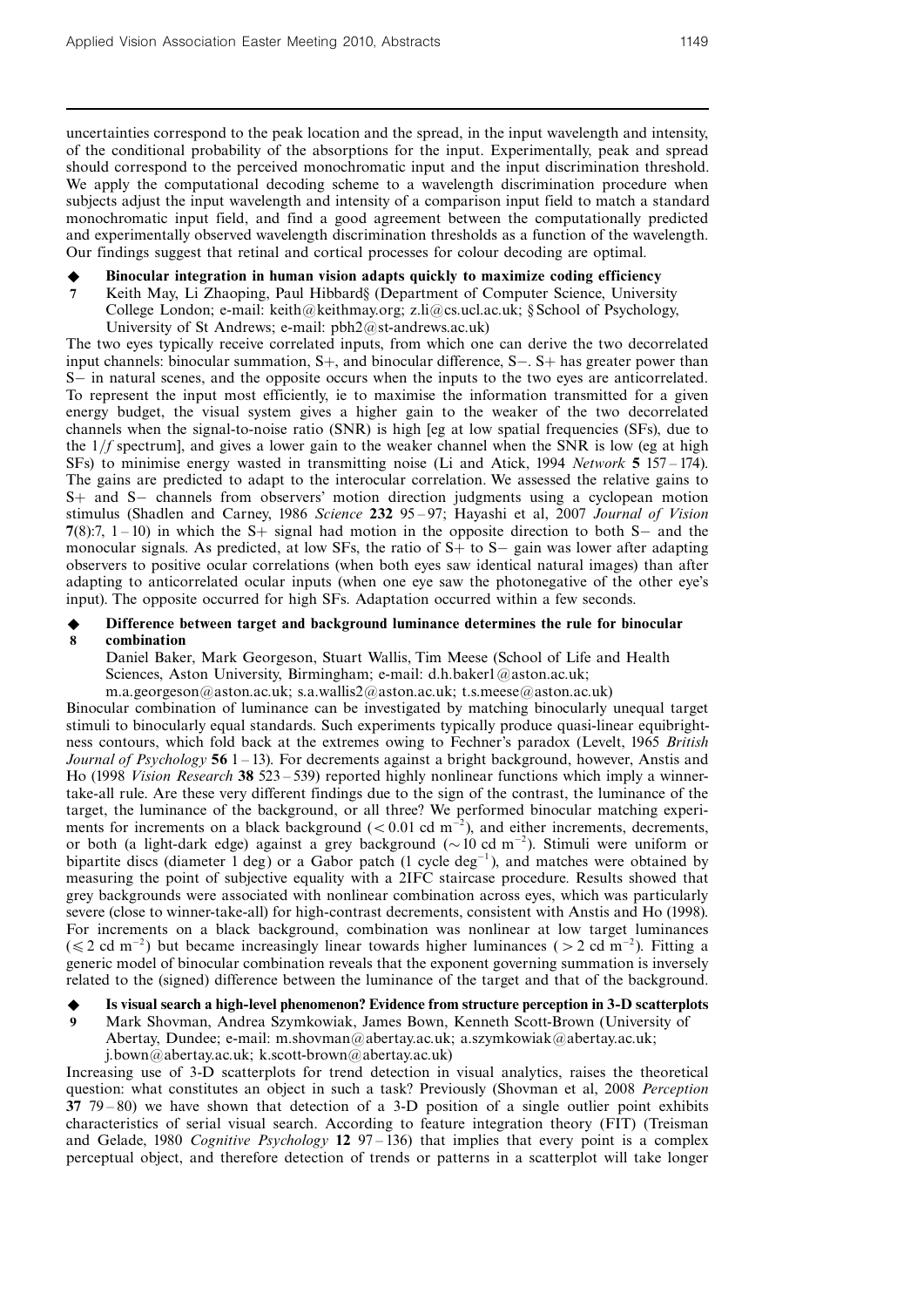with increasing number of constituent points. Conversely, according to reverse hierarchy theory (RHT) (Hochstein and Ahissar, 2002 Neuron 36 791 - 804) the object is the highest-level taskrelevant arrangement of points. Therefore, RHT predicts that trend detection will take longer with more point groups. Participants identified  $(2 - 4AFC task)$  a group of points whose positioning exhibited a 3-D structure when actively rotated. Number of points per group (64, 100, 144 196, 256) and the number of groups (2, 3, or 4) were manipulated independently. The dependent variable was the scene rotation duration, ie the time when the 3-D structure was potentially visible. Rotation times increased with number of point groups and decreased with number of points per group. This is consistent with RHT and contradicts FIT. In conjunction with previous experiments (Shovman et al, 2009 IEEE Proceedings of International Conference Information Visual*isation* pp  $135 - 138$ ), these data support connecting processes of visual search to task-relevant, high-level semantics of a scene rather than to its low-level visual features.

#### Pioneers of eye-movement research

10 Nicholas J Wade (School of Psychology, University of Dundee;

e-mail: n.j.wade@dundee.ac.uk)

Recent advances in the technology affording eye-movement recordings carry the risk of neglecting past achievements. Without this modern armoury, great strides were made in describing the ways the eyes move. Emphasis was initially placed on abnormalities of function (like strabismus) before normal features were considered. Thus, for Aristotle the fundamental features of eye movements were binocular and he described the combined functions of the eyes. This was later given support using simple procedures like placing a finger over the eyelid of the closed eye and culminated in Hering's principle of equal innervation. However, the overriding concern in the 19th century was with eye position rather than eye movements. Appreciating discontinuities of eye movements arose from studies of vertigo, particularly when generated by body rotation. Detailed experiments were conducted from the late 18th century that resulted, a century later, in examining discontinuous eye movements over scenes and when reading. The characteristics of nystagmus were recorded before those of saccades and fixations. Eye movements during reading were described by Hering and by Lamare in 1879; both used similar techniques of listening (with tubes placed over the eye lids) to the sounds made during contractions of the extraocular muscles. Photographic records of eye movements during reading were made by Dodge early in the 20th century; this stimulated research with a wider array of patterns. In mid-century attention shifted to the stability of the eyes during fixation, with the emphasis on involuntary movements. Yarbus developed a contact-lens device for stabilising images on the retina, but it is his work on cognitive components of oculomotor behaviour that now attracts interest. The contributions of pioneers of eye movement research from Aristotle to Yarbus are outlined.

## ^ Evidence that indirect inhibition of saccade initiation improves saccade accuracy

11 Eugene McSorley, Alice Cruickshank§ (Department of Psychology, University of Reading; e-mail: e.mcsorley@reading.ac.uk; § Department of Psychology, University of York; e-mail: a.cruickshank@psych.york.ac.uk)

Saccade selection is the result of a competition between potential targets in our visual environment. When a target and distractor are close together then they compete to become the saccade target and the resulting movement lands between them. The addition of another distractor, father away (a 'remote' distractor-RD) from this local target/distractor competition, increases the saccade latency and improves its accuracy. The accuracy benefit comes from accessing the target competition at a later, more developed, stage but it is unclear how this comes about. One explanation is that the RD slows saccade latency by directly competing with the other stimuli to become the target. This increase in competition improves final target localisation (a direct route). An alternative explanation is that the RD does not compete to become the target, but impairs the ability to disengage from fixation, thereby increasing saccade latency and improving accuracy (an indirect route). These explanations give different predictions about how the saccade competition develops. The direct route predicts that the addition of a RD impacts on the development of the saccade competition, while the indirect route predicts no change. To examine this, we measured saccade responses made to a target and local distractor compared with those made to the same stimuli with an additional RD. We found that the presence of the RD did not change the pattern of accuracy improvement, suggesting that the RD acts along the indirect route, promoting greater accuracy through accessing saccade competition later, when it is better developed.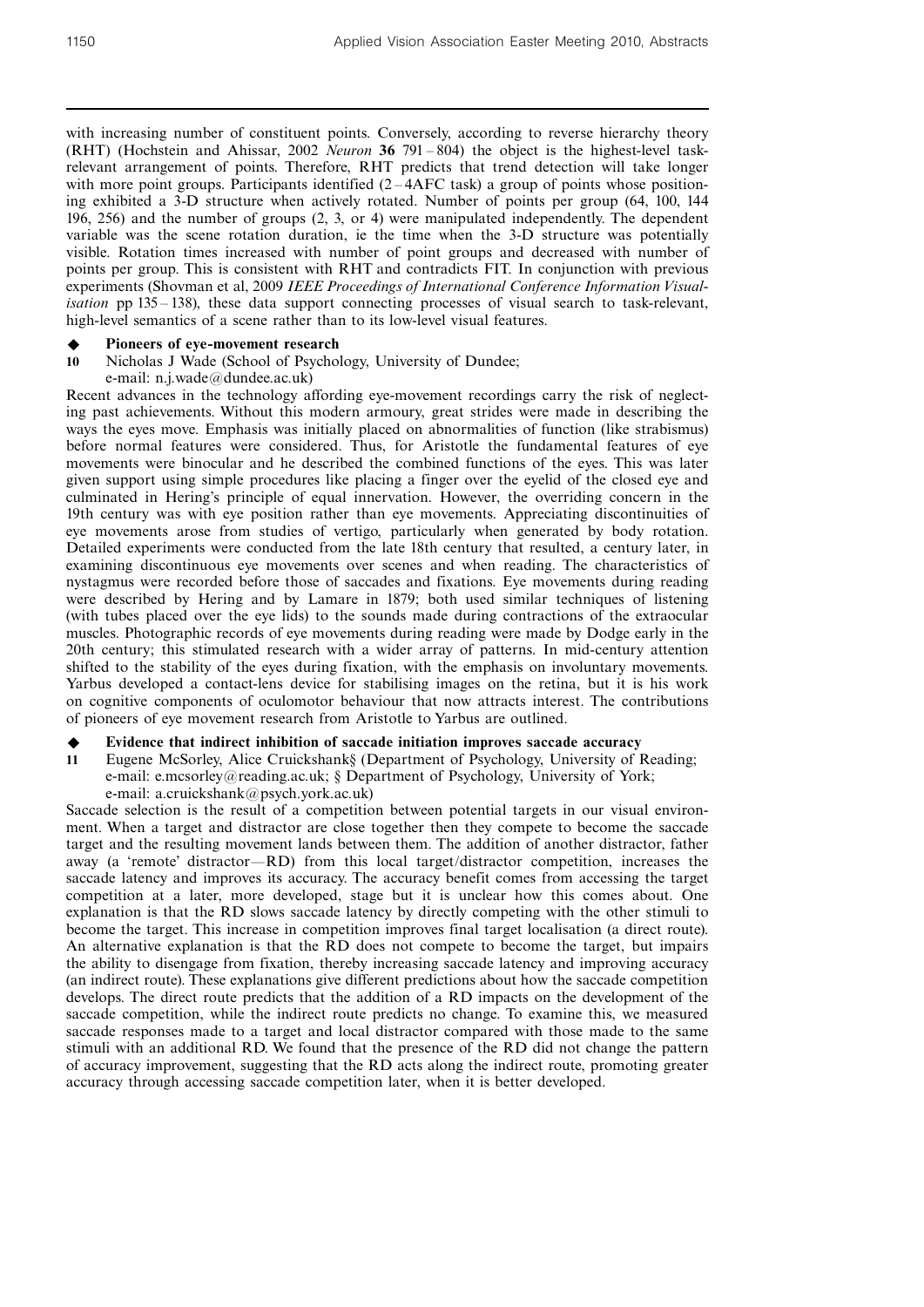- 
- The reduction of the effect of the Müller-Lyer illusion on saccade amplitude by classic adaptation
- 12 Paul Knox (Directorate of Orthoptics and Vision Science, University of Liverpool; e-mail: pcknox@liverpool.ac.uk)

The effect of Müller-Lyer stimuli on saccade amplitude varies across studies. With long stimulus presentation times, however, illusion effects might be counteracted by saccade amplitude adaptation. To investigate this, five adult subjects were exposed to 20 pre-adaptation saccade tasks (leftward and rightward point targets), followed by 5 blocks of 20 adaptation trials, in which the same leftward or rightward 'in'  $(0, 0)$  or 'out'  $(0, 0)$  Müller-Lyer configuration was presented for 1 s after a variable fixation time, central vertex at fixation, eccentric vertex at  $6^\circ$ . Interblock probe trials (3 left, 3 right) consisted of point targets presented for 200 ms. Eye movements were recorded with infrared oculography. Primary saccade amplitude was measured offline for trials in which amplitude was  $\geq 3^{\circ}$ , and latency was  $> 50$  ms. Saccade amplitude was consistently larger to 'in' than 'out' configurations in the first adapting block. Effect size ('in' amp  $-$  'out' amp/'out' amp), collapsed across subjects and directions, was 10.3% for the first adapting block, reducing to 5.8% in the final block. Probe trial saccade amplitude increased in 'out' runs and decreased in 'in' runs. These effects were not present in a control experiment, in which stimulus display time was 200 ms. These results show that, with long target presentation times, the effects of Müller-Lyer stimuli may be adapted out, leading to an underestimate of the effect of this type of stimulus on saccade amplitude.

#### Body proportion as a cue for the perception of human stature

13 George Mather (Sussex University, Brighton; e-mail: g.mather@sussex.ac.uk)

Stature matters in sexual behaviour, even for humans, but what visual cues mediate stature judgments? Perceptual depth cues are of limited utility. Does internal body proportion offer a cue to stature? Cue validity was assessed by analysing normative data on human proportions in a large sample of 4789 males. The ratio of head height to body height (head : body ratio, HBR) was found to be highly correlated with stature  $(r = -0.47)$ , offering a reliable (though not perfect) cue to human stature. A psychophysical experiment assessed whether humans actually use HBR as a cue to stature. Full-figure photographs of four males (all in their early twenties) were manipulated digitally to create three versions of each figure, depicting HBRs of 0.11, 0.13, and 0.15. Ten naive participants were shown all possible 54 pairs of the manipulated photographs, and asked to select the taller of the two. They reliably selected the figure with the smaller HBR as taller  $(F_{2,18} = 55.7; p < 0.001)$ . Many classical statues depart from the ideal proportions defined in Leonardo's Vitruvian Man (eg Michelangelo's David). A second experiment with eighteen participants assessed whether height judgments in statues depend on HBR. Participants were asked: `If these statues were real people, who would be taller?' Perceived stature depended on HBR. Calculations based on the normative data indicate that Michelangelo's *David* was created with the HBR of a man 165.3 cm tall. Thus, HBR is a valid and reliable cue to stature that may also have been exploited by classical sculptors.

- $\blacklozenge$  Loss of contrast sensitivity at 4 cycles deg<sup>-1</sup> depends on eccentricity and meridian
- 14 but not grating orientation for the central 9 deg of the visual field Alex S Baldwin, Tim S Meese, Daniel H Baker (School of Life and Health Sciences, Aston University, Birmingham; e-mail: baldwias@aston.ac.uk; t.s.meese@aston.ac.uk; d.h.baker1@aston.ac.uk)

Surprisingly, there has been no detailed study of the relation between contrast sensitivity and stimulus orientation across the central visual field. Here we measured contrast detection thresholds for cosine-phase log-Gabor stimuli with a spatial frequency of 4 cycles deg<sup>-1</sup>, duration of 100 ms and bandwidths of 1.6 octaves and 25 deg. There were 4 meridians  $(-45^\circ, 0^\circ, 45^\circ, 90^\circ)$ , 4 stimulus orientations ( $-45^\circ$ , 0°, 45°, 90°) and 4 eccentricities (0°,  $\pm 1.5^\circ$ ,  $\pm 3^\circ$ , and  $\pm 4.5^\circ$ ), giving a total of 100 conditions in a randomised blocked design. To reduce extrinsic uncertainty, a low contrast ring (diameter of 0.75 deg) was presented continuously at the appropriate position in the visual field, where it surrounded the stimulus. A similar ring in the centre of the display aided fixation. We found no evidence for the meridional resolution effect of Rovamo et al (1982 *Investigative Ophthalmology & Visual Science* 23 666  $- 670$ ) or the oblique effect. For two observers, ASB and DHB, the loss of sensitivity with eccentricity averaged 0.6 and 0.82 dB per cycle, respectively; a little more severe than previous reports. In general, sensitivity declined less rapidly for the horizontal meridian than for the vertical meridian for each stimulus orientation. The sensitivity functions were slightly concave on  $log$  -linear axes and preliminary analysis attributed the anisotropy to the initial slopes of bi-linear fits—the second parts of the slopes being fairly uniform. These results will help to constrain the interpretation of previous and future studies addressing the details of spatial integration of contrast in the central visual field.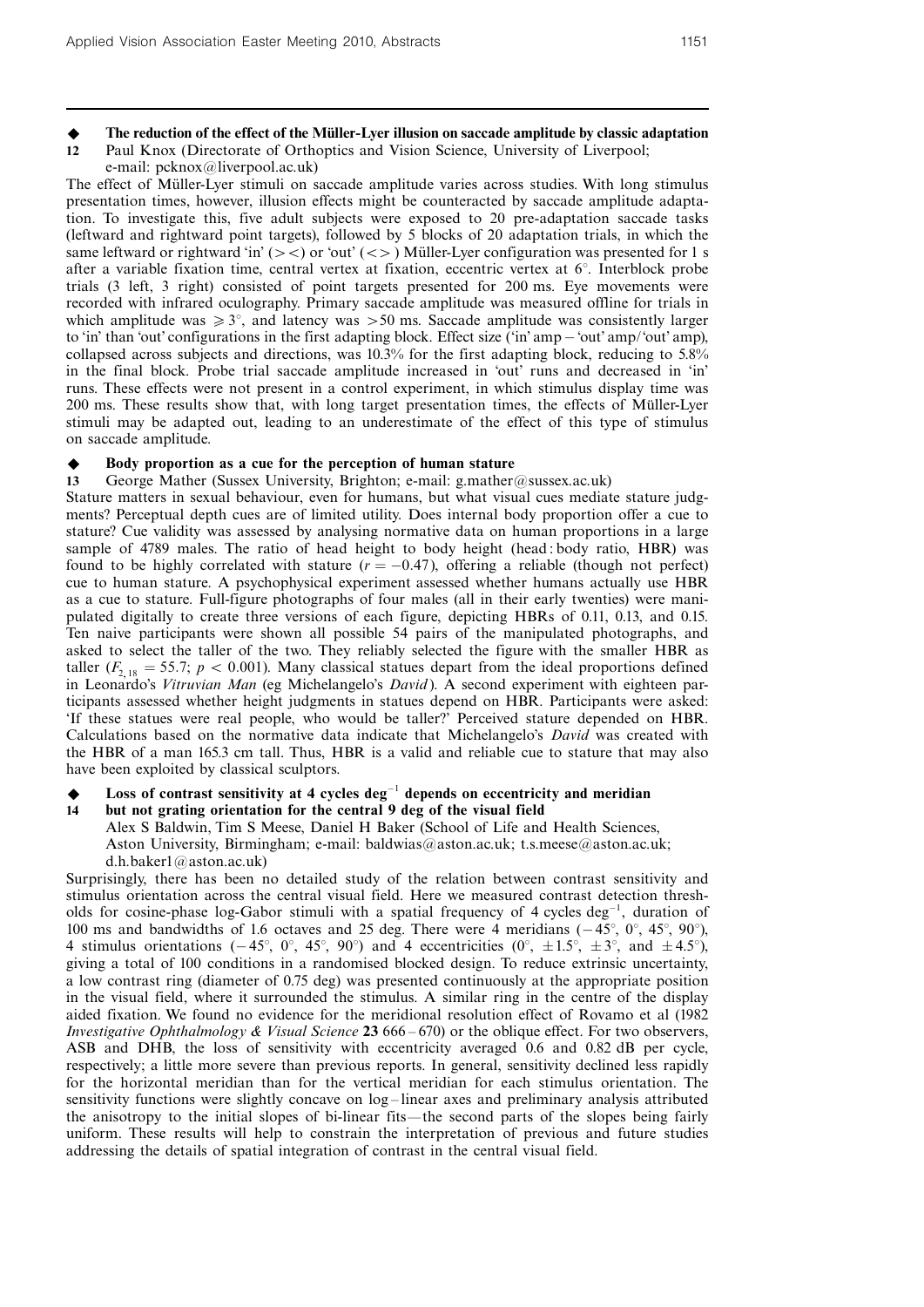#### Leg length and attractiveness in simplified stimuli (stick figures)

15 Kate Bennett, Marco Bertamini (School of Psychology, University of Liverpool; e-mail: kmb@liverpool.ac.uk; m.bertamini@liverpool.ac.uk)

There are many examples of reference to female legs as a factor in sexual attraction. It is not surprising, therefore, that both males and females perceive female figures as more attractive as leg length increases, in proportion to torso or stature, and perhaps the opposite should be true for male figures. This was reported by Swami et al  $(2006$  Body Image 3 317 – 323) but confirmed only for females by Sorokowski and Pawlowski (2008 Evolution and Human Behavior 29 86-91). Both evolutionary and cultural factors can play a role in the effect, such as the emphasis on longer legs in images of attractive women. To isolate leg length from other factors we conducted three studies using an extremely simplified type of stimulus: stick figures. Results with three different methodologies (a forced choice, a rating, and a production task) confirm a role for leg length in attractiveness judgments for females (as judged by both males and females), modulated also by level of estimated self-attractiveness. Independent of the issue of leg length, and equally important, is the demonstration that stick figures can serve as a novel and useful tool in the study of attractiveness. Their extreme simplicity is both their limitation and their strength. With extremely simplified stimuli the variables of interest are more clearly isolated, and the complexity of the large number of secondary sex characteristics could be effectively eliminated. In addition, novel tasks can be used: for instance participants can be asked to draw stick figures themselves.

#### 16 ^ The surprise advantage: Surprise events trigger increased detection of changes unrelated to the surprise

Rob Child, Marco Bertamini§ (Department of Social and Psychological Sciences, Edge Hill University, Liverpool; e-mail: robert.child@liverpool.ac.uk; § School of Psychology, University of Liverpool; e-mail: m.bertamini@liverpool.ac.uk)

When people watch a dynamic event, they can fail to detect large changes. We asked the question of how the detection of one change would affect the detection of a secondary change. The idea of redirection would predict that changes far from the surprising event would be less likely to be reported, but the opposite prediction follows from the idea that a departure from what is expected increases attention to the whole event. In three studies, participants watched a video clip of a card game in which they were asked to follow one card (Queen) in a set of three (Jack, Queen, King). The movement of the cards was simple so that every observer could identify the correct location. The Queen was then revealed in either the correct (and therefore expected) location for one group or in the unexpected location for another group. In experiment 1  $(N = 120)$  a feature was changed in the target card (Queen). In experiment 2 ( $N = 180$ ) a feature was changed in a card peripheral to the task (Jack). Results show that detection rates were significantly higher when the Queen appeared in the unexpected location, and this was true for both the changes to the Queen and to the Jack. In experiment 3 ( $N = 90$ ), this 'surprise' advantage extended to cases where more than one change was present, namely when both Queen and Jack changed suit.

#### The influence of attention on the negative compatibility effect

17 Geoff Cole, Gustav Kuhn§ (Centre for Brain Science, Department of Psychology, University of Essex; e-mail: ggcole@essex.ac.uk; § Department of Psychology,

Brunel University, Uxbridge; e-mail: gustav.kuhn@brunel.ac.uk)

Response time to determine the left $-$ right orientation of an arrow is relatively slow if a subliminal prime is also an arrow whose direction corresponds with that of the target (Eimer and Schlaghecken, 1998 Journal of Experimental Psychology: Human Perception and Performance 24 1737 - 1747). When the direction of the arrow is opposite to that of the prime, response times are relatively fast. A number of explanations for this 'negative compatibility effect' have been posited, including accounts based on masking and inhibition. We examined the phenomenon and provide evidence that a shift in attention can create a negative compatibility-like effect. Observers responded to targets that were presented either at a location to which the prime points or in the opposite hemifield. Results revealed that the prime shifts attention to the corresponding location. The consequence of this attention movement is that the representation of direction is affected, resulting in shorter reaction times to process an arrow if the arrow's direction is compatible with the last shift of attention. Furthermore, this interference occurs at a conceptual level concerning the representation of left and right rather than at the motor planning level. We discuss these findings in the context of theories that argue for shared representations of perception and action.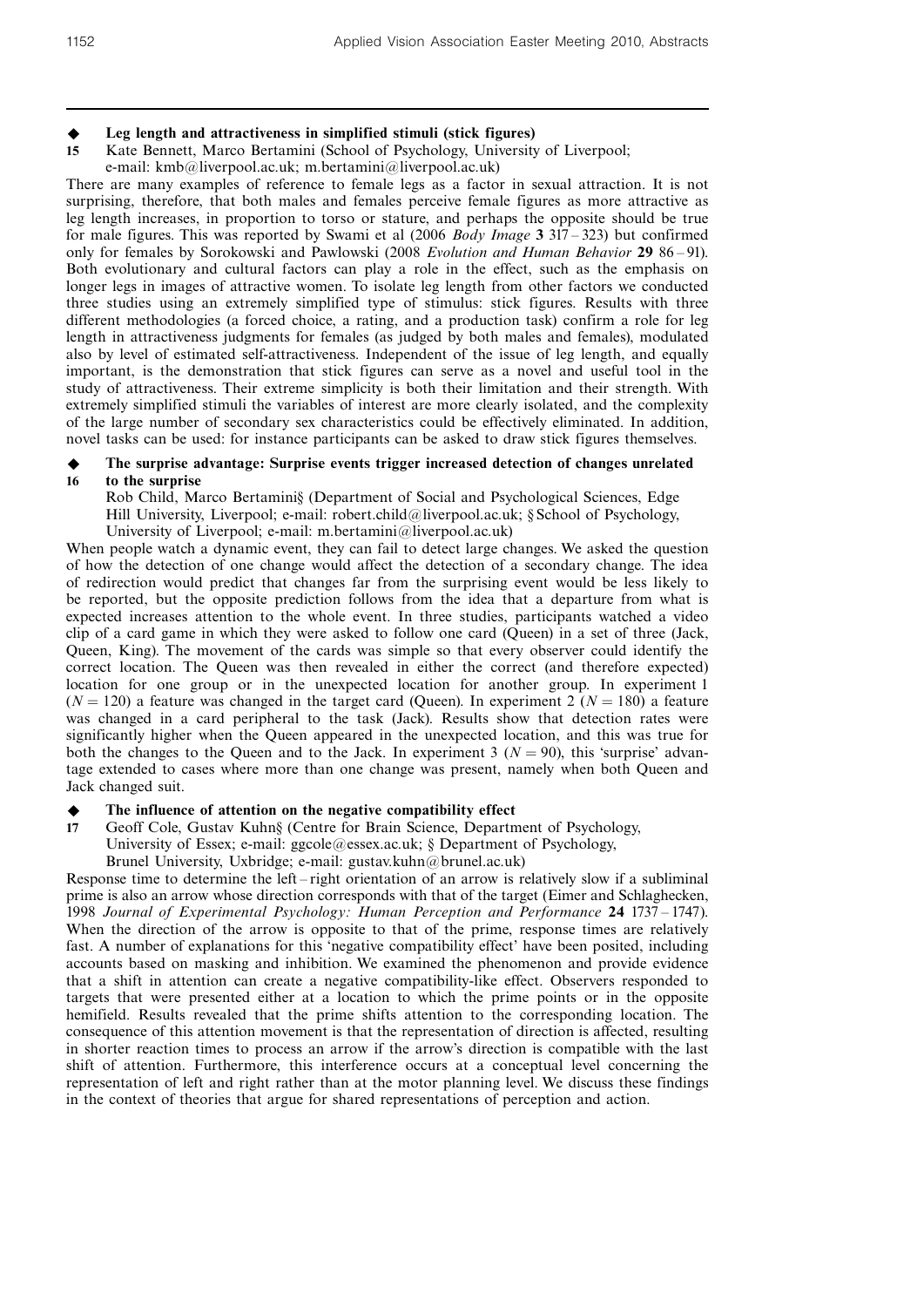#### ^ Contextual modulation in face recognition

18 Fatima Felisberti (Psychology Unit, Faculty of Art and Social Sciences, Kingston University, London; e-mail: f.felisberti@kingston.ac.uk)

Early studies showed that face recognition is susceptible to biases, but results were controversial, pointing to memory biases for faces of both cheaters and cooperators. Here, six studies involving 299 participants (204 females;  $18 - 48$  years old) reported how behavioural descriptions tagged to photographs of Caucasian faces with neutral expressions ( $N = 36$ ; XMT2VS database) during memorisation affected recognition. A new vs old recognition task was used in three different scenarios (financial, friendship, and mixed). Each scenario contained three categories of behaviour (prosocial, antisocial, and neutral). In a financial scenario (studies  $1 - 4$ ) there was a recognition bias towards prosocial faces presented either individually or within a crowd of faces. This bias could be dampened if participants were explicitly asked to consider the importance of recognising cooperators and cheaters or if tags explicitly referred to such reputations. In the mixed scenario describing a wide range of prosocial (eg donated  $\pounds10\,000$  to charity), antisocial (eg drove whilst disqualified), or neutral (eg likes shopping and swimming) behaviours, recognition of antisocial and prosocial faces was similar but significantly better than of neutral faces (study 5). Study 6 involved a friendship scenario and different occupations (27 students, 14 nurses, and 18 store assistants). Students were more accurate recognising prosocial faces than nurses and shop assistants, who showed a bias towards antisocial faces. Results indicate that face recognition biases are strongly affected by the social context during encoding and by the participant's working environment. They also highlight how face recognition biases may aid cooperative decision-making.

#### Convex and concave parts in visual short-term memory

19 Mai Mohamed Helmy, Marco Bertamini (School of Psychology, University of Liverpool; e-mail: maisalah@liverpool.ac.uk; m.bertamini@liverpool.ac.uk)

Visual short-term memory is believed to be capacity-limited. The limit is approximately four units (Cowan, 2001 Behavioral and Brain Sciences 24 87 – 114). Sakai and Inui (2002 Perception 31  $579 - 590$ ) concluded that the same capacity limitation applies to convex parts (ie convex segments of a closed contour), but they did not test concave segments. Our stimuli were snake-like with a main vertical orientation. The segments on the left and on the right could vary in shape, and the task was to compare two stimuli before and after a 1000 ms retention interval. In the baseline condition the contour was in isolation. In the convex and concave conditions the closure of the contour made the features either convex (on the outside) or concave (on the inside). In experiment 1, conditions were randomly interleaved. This led to a trend for better performance (higher d' values) when the features were inside the object (concave features). A possible explanation for these results is an attentional shift towards the inside of a closed shape when the observer is unsure about target location. To control for this, left and right positions were not interleaved in experiment 2, ie the features to be tested were in a predictable location. In experiment 2 we found no difference between convex and concave conditions, but an advantage for closed contours over the baseline condition. We conclude that coding of features as convex or concave parts of an object improves performance, but without a difference between the two.

#### The effects of stimulus onsets and offsets on the global and the remote distractor effect

20 Frouke Hermens½, Robin Walker (Department of Psychology, Royal Holloway University of London; e-mail: robin.walker@rhul.ac.uk; ½ also Laboratory of Experimental Psychology, University of Leuven, Belgium; e-mail: frouke.hermens@gmail.com)

It is well known that an abrupt stimulus onset presented close to a saccade target can modulate saccade amplitude ('global effect'; Findlay, 1982 Vision Research 22 1033 - 1045) while those remote from the target increase latency ('remote distractor effect'; Walker et al, 1997 Journal of Neuro*physiology* **78** 1108  $-$  1119). These effects are consistent with competitive processes operating in populations of neurons that encode potential saccade targets. It is also known that stimulus onsets at central fixation increase latency, while offsets reduce latency (`gap effect'; Saslow, 1967 Journal of the Optical Society of America  $57 \frac{1024 - 1029}{1024}$ . The influence of visual offsets, remote from central fixation, is, however, less clear. Here we compare the effects of task-irrelevant stimulus onsets and offsets on saccade latency and amplitude. Participants were required to make saccades to a visual target while elsewhere in the display a distractor onset or offset occurred. An increase in latency was found for remote distractor onsets. Saccade amplitude was affected by stimuli appearing near the target. No such effects were found for distractors that were offset at the time of target appearance, which suggests that offsets at fixation influence saccade programming differently from offsets remote from fixation. Distractors presented long before the onset of the target also had no influence on either latency or amplitude. These results confirm the unique role of onsets in capturing the eyes.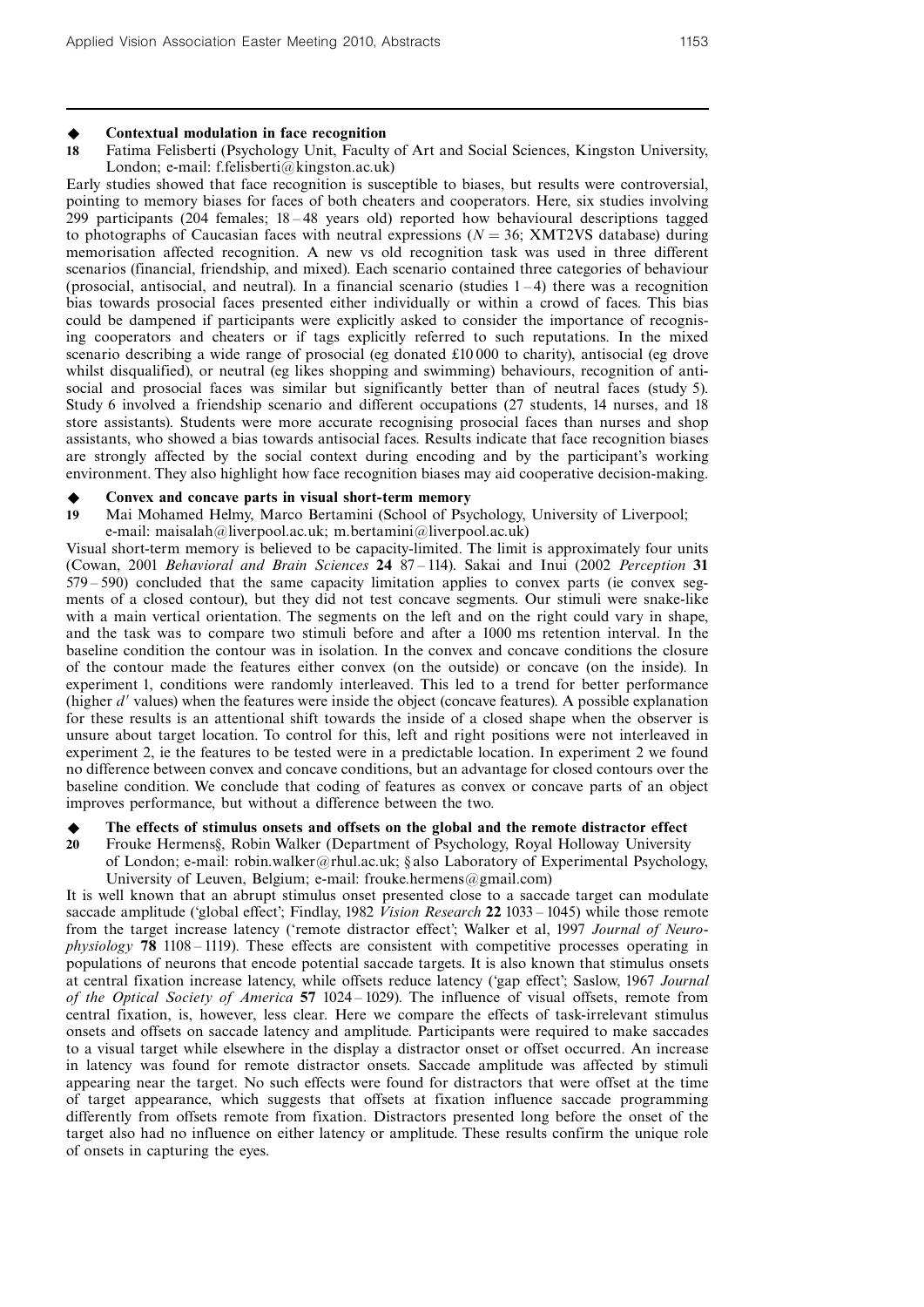#### Dichoptic direct-tilt aftereffects are lowpass functions of the adaptor temporal frequency

21 Véronique Lefebvre, Keith Langley, Peter Bex§ (Division of Psychology and Language Sciences, University College London; e-mail: v.lefebvre@ucl.ac.uk; k.langley@ucl.ac.uk; ½ Schepens Eye Research Institute, Boston, USA; e-mail: peter.bex@schepens.harvard.edu)

The perceived orientation of a 1-D test pattern can be distorted following adaptation to a tilted 1-D signal. The extent of the interocular transfer of this phenomenon (the tilt aftereffect, TAE) is examined as a function of the temporal frequency (TF) of the test and adapting signals under both dichoptic and monoptic test conditions. Subjects were adapted to  $60\%$  contrast 2.0 cycles deg<sup>-</sup> sinusoidal gratings oriented  $15^{\circ}$  counterclockwise from vertical. Only the dominant eye's view was adapted. Test stimuli were also sinusoidal gratings whose contrast was fixed at 30%, and were presented randomly to either the adapted or the unadapted eye. The TFs of the adaptor and test patterns ranged between 0 and 25 Hz. The luminance of the monitor was also varied across experiments  $(40 - 400 \text{ cd m}^{-2})$ . Subjects reported whether the test grating was oriented clockwise or counterclockwise from vertical. A direct TAE was measured monoptically for all adaptor TFs and found to increase with the temporal frequency of the test signals. In the dichoptic conditions, TAEs where found to be lowpass functions of the adaptor TF. Our results suggest that the adaptor TF at which the TAE ceases to transfer may depend on the luminance.

Shadow processing in ageing and Alzheimer's disease

22 Gillian Porter, Ute Leonards, Tom Troscianko, Judy Haworth§, Antony Bayer#, Andrea Tales (Department of Experimental Psychology, University of Bristol; e-mail: gillian.porter@bristol.ac.uk; ute.leonards@bristol.ac.uk; tom.troscianko@bristol.ac.uk, andrea.tales@bristol.ac.uk; ½ South Glos Memory Services; e-mail: judy.haworth@awp.nhs.uk; # University of Cardiff; e-mail: bayer@cardiff.ac.uk)

Participants show differences in processing speed between shadow-like image regions and equivalent regions which are not perceived as shadow-like (eg Rensink and Cavanagh, 2004 Perception 33 1339 – 1358). This indicates that visual processing mechanisms somehow make shadows difficult to perceive, presumably to help minimise light-related noise in visual inputs and facilitate object recognition. Here we examined whether such shadow-specific processing might be altered by ageing and particularly Alzheimer's disease (AD), reasoning that a declining ability to `suppress' shadows would increase visual noise and thus potentially contribute to the visual confusion experienced by some AD patients. We used visual search for a discrepant target among items which appeared as posts with shadows cast by light-from-above when upright, but as angled objects when inverted. Young participants showed the classic effect of slower responses with upright than inverted displays, but only when the shadow-like part was dark, not white (control condition). Crucially, this interaction of shadow colour with item orientation was maintained in healthy older and AD groups, indicating that processing mechanisms specific to light-from-above shadows remain unaltered in healthy ageing and AD. Both older groups were, however, slower when discriminating dark as compared to white shadow-like regions regardless of orientation, in line with altered contrast perception in ageing. More interestingly, AD patients were slower at distinguishing any type of upright items, irrespective of 'shadow' colour, in keeping with specific deficits to lower visual field processing in AD. Overall, shadow visibility appears (if anything) reduced in older people owing to general, not shadow-specific, changes.

Age-related chromatic sensitivity decline is not associated with hue changes

23 Sophie Wuerger, Kaida Xiao, Chenyang Fu, Dimos Karatzas½ (School of Psychology, University of Liverpool; e-mail: s.m.wuerger@liverpool.ac.uk; kaidaxiao@yahoo.co.uk;

§ Universitat Autònoma de Barcelona; e-mail: dimos@cvc.uab.es)

The purpose of this study was to assess in a large sample of colour-normal observers of a wide age group whether age-related chromatic sensitivity changes are associated with corresponding changes in hue perception. We therefore obtained the following data in the same set of observers: the sensitivity along the protan, deutan, and tritan line, and unique hue settings. We find a significant decrease in chromatic sensitivity due to ageing, in particular along the tritan line; the cone weights associated with the unique hues settings, on the other hand, remain constant with age. Our results confirm previous findings and are consistent with the hypothesis that compensatory mechanisms exist to maintain hue constancy across the life span.